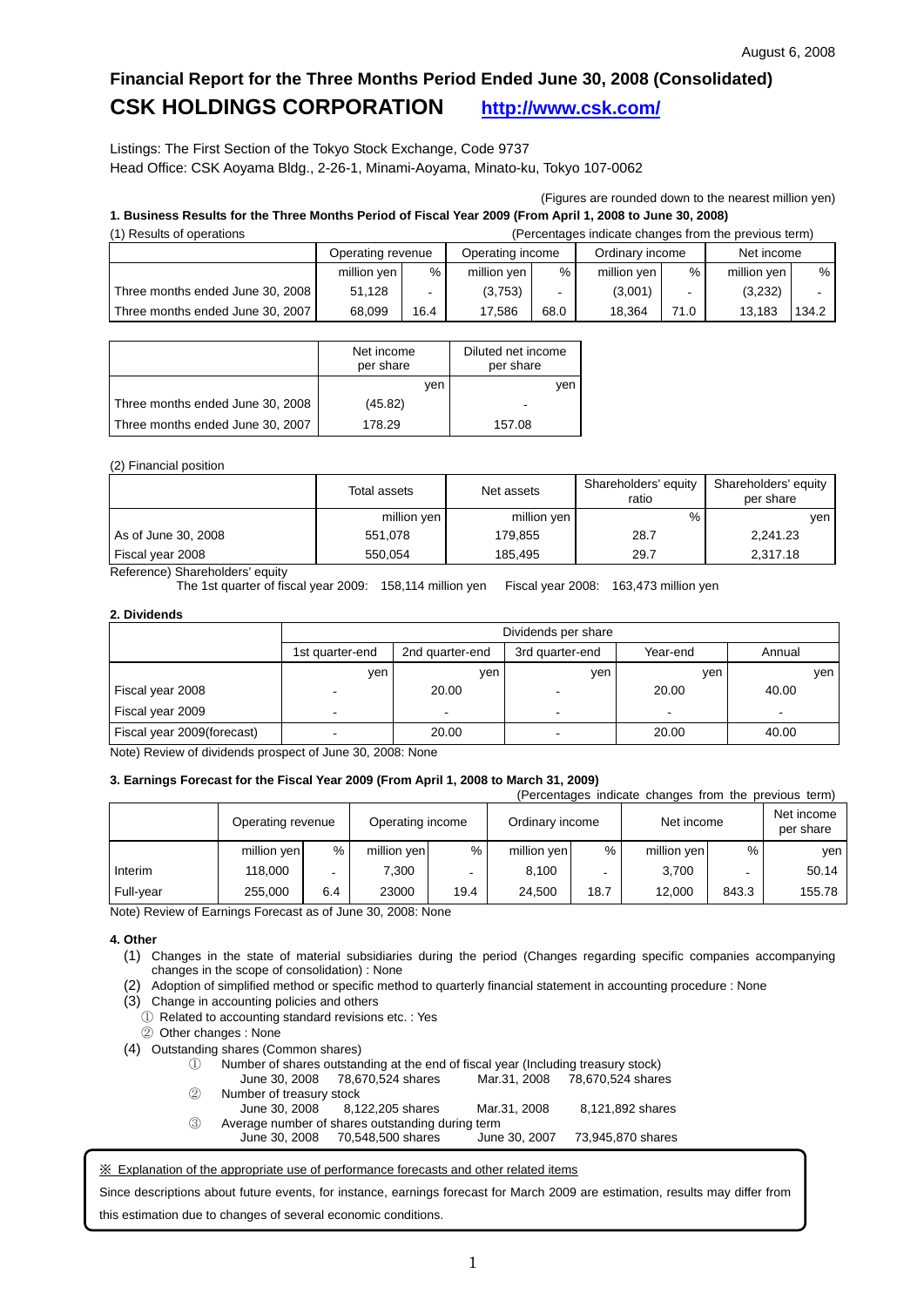## **Consolidated Balance Sheets**

|                                                               |                                      | (Millions of yen)     |
|---------------------------------------------------------------|--------------------------------------|-----------------------|
|                                                               | Fiscal year 2009                     | Fiscal year 2008      |
|                                                               | 1st quarter<br>(As of June 30, 2008) | (As of Mar. 31, 2008) |
| Assets                                                        |                                      |                       |
| <b>Current assets</b>                                         |                                      |                       |
| Cash and time deposits                                        | 48,406                               | 64,012                |
| Notes and accounts receivable                                 | 24,418                               | 31,025                |
| Marketable securities                                         | 12,236                               | 11,701                |
| Venture capital investments                                   | 5,009                                | 4,166                 |
| Inventories                                                   | 7,491                                | 4,888                 |
| Income taxes refundable                                       | 6,508                                | 4,999                 |
| Investments related to financial services                     | 206,274                              | 198,427               |
| Cash segregated as deposits related to<br>securities business | 35,978                               | 32,891                |
| Trading assets related to securities business                 | 7,230                                | 6,824                 |
| Receivables related to margin transactions                    | 44,991                               | 46,105                |
| Other current assets                                          | 38,545                               | 31,666                |
| Allowance for losses on investment securities                 | (234)                                | (234)                 |
| Allowance for doubtful accounts                               | (67)                                 | (92)                  |
| Total current assets                                          | 436,789                              | 436,383               |
| <b>Fixed assets</b>                                           |                                      |                       |
| Tangible fixed assets                                         | 35,434                               | 34,345                |
| Intangible fixed assets                                       | 8,896                                | 8,877                 |
| Investments and other assets                                  |                                      |                       |
| Investments in securities                                     | 48,357                               | 49,327                |
| Other                                                         | 22,206                               | 22,190                |
| Allowance for doubtful accounts                               | (605)                                | (1,070)               |
| Total investments and other assets                            | 69,958                               | 70,447                |
| <b>Total fixed assets</b>                                     | 114,289                              | 113,670               |
| <b>Total assets</b>                                           | 551,078                              | 550,054               |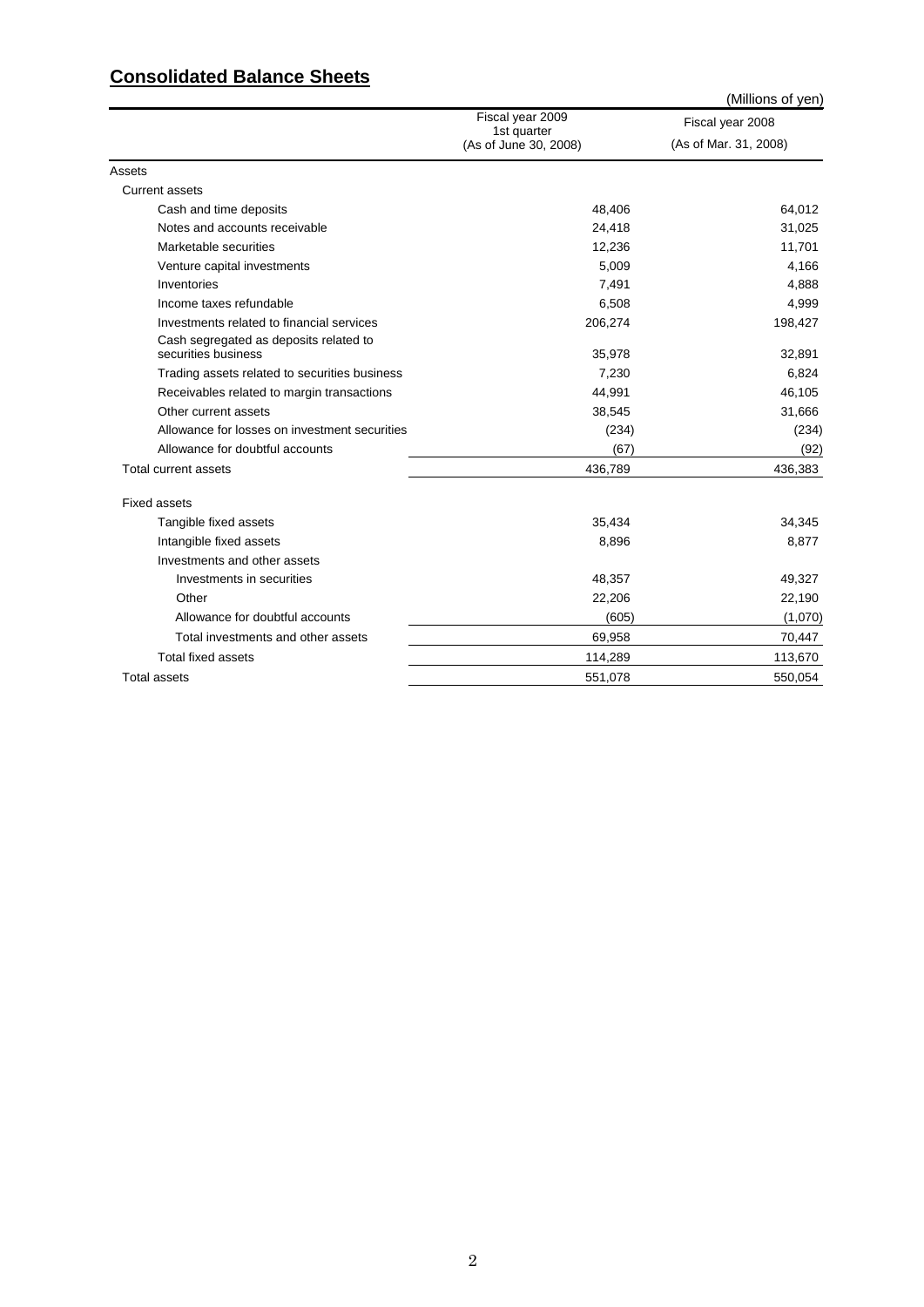|                                                                                |                                      | (Millions of yen)     |
|--------------------------------------------------------------------------------|--------------------------------------|-----------------------|
|                                                                                | Fiscal year 2009                     | Fiscal year 2008      |
|                                                                                | 1st quarter<br>(As of June 30, 2008) | (As of Mar. 31, 2008) |
| Liabilities                                                                    |                                      |                       |
| <b>Current liabilities</b>                                                     |                                      |                       |
| Accounts payable                                                               | 9,303                                | 11,584                |
| Short-term bank loans payable                                                  | 69,037                               | 69,511                |
| Accrued income taxes                                                           | 687                                  | 3,112                 |
| Deposits received of prepaid cards                                             | 47,543                               | 46,564                |
| Accrued bonuses to employees                                                   | 3,484                                | 7,026                 |
| Allowance for anticipated losses on<br>contracts                               | 855                                  | 369                   |
| Liabilities related to financial services                                      | 44,113                               | 44,370                |
| Trading liabilities related to securities<br>business                          | 1,536                                | 2,602                 |
| Payable related to margin transactions                                         | 23,740                               | 19,323                |
| Deposits received and guarantee deposits<br>received from customers related to |                                      |                       |
| securities business                                                            | 46,688                               | 44,128                |
| Other current liabilities                                                      | 44,098                               | 35,439                |
| Total current liabilities                                                      | 291,088                              | 284,033               |
| Long-term liabilities                                                          |                                      |                       |
| Corporate bonds payable                                                        | 20,000                               | 20,000                |
| Convertible bonds payable                                                      | 56,792                               | 56,792                |
| Long-term bank loans payable                                                   | 110                                  | 84                    |
| Accrued employees' retirement benefits                                         | 375                                  | 341                   |
| Accrued directors' retirement benefits                                         | 113                                  | 158                   |
| Other long-term liabilities                                                    | 1,875                                | 1,565                 |
| Total long-term liabilities                                                    | 79,267                               | 78,940                |
| Statutory reserve                                                              |                                      |                       |
| Reserve for contingent liabilities from<br>financial instruments transactions  | 867                                  |                       |
| Reserve for securities trading liabilities                                     |                                      | 1,579                 |
|                                                                                |                                      |                       |
| Reserve for financial futures trading<br>liabilities                           |                                      | 4                     |
| Total statutory reserve                                                        | 867                                  | 1,584                 |
| <b>Total liabilities</b>                                                       | 371,223                              | 364,558               |
| Net assets                                                                     |                                      |                       |
| Shareholders' equity                                                           |                                      |                       |
| Common stock                                                                   | 73,225                               | 73,225                |
| Capital surplus                                                                | 37,791                               | 37,791                |
| Retained earnings                                                              | 78,364                               | 83,007                |
| Treasury stock, at cost                                                        | (31, 615)                            | (31, 614)             |
| Total shareholders' equity                                                     | 157,766                              | 162,410               |
| Valuation, translation adjustments and other                                   |                                      |                       |
| Net unrealized gains on securities                                             | 1,662                                | 1,696                 |
| Net unrealized losses on hedging<br>derivatives                                | (5)                                  | (7)                   |
| Foreign currency translation adjustments                                       | (1,309)                              | (625)                 |
| Total valuation, translation adjustments and                                   |                                      |                       |
| other                                                                          | 348                                  | 1,063                 |
| Minority interests                                                             | 21,740                               | 22,021                |
| Total net assets                                                               | 179,855                              | 185,495               |
| Total liabilities and net assets                                               | 551,078                              | 550,054               |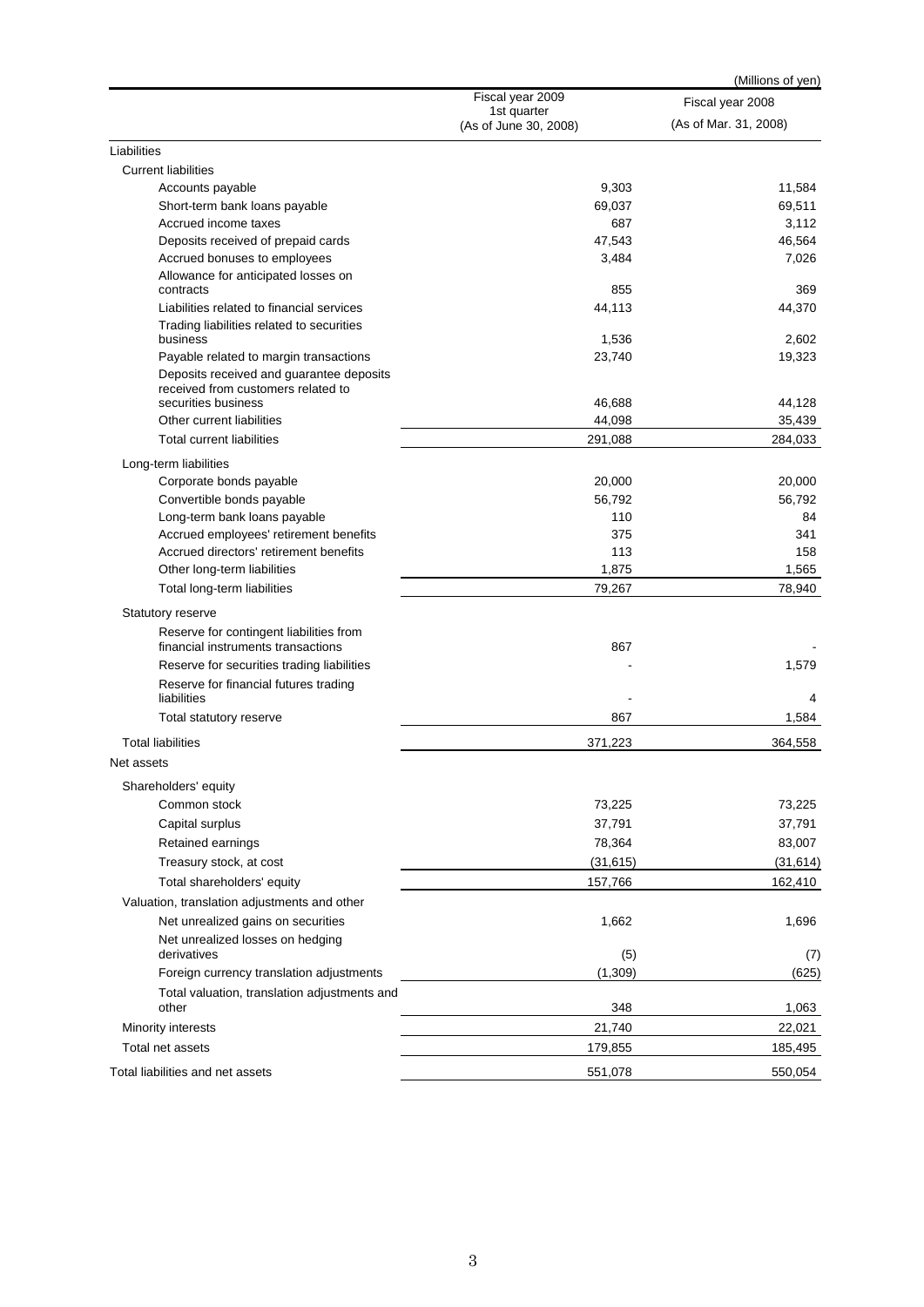## **Consolidated Statements of Income**

|                                                                          | (Millions of yen)    |
|--------------------------------------------------------------------------|----------------------|
|                                                                          | For the three months |
|                                                                          | ended June 30, 2008  |
| Operating revenue                                                        | 51,128               |
| Operating costs                                                          | 37,258               |
| Gross profit                                                             | 13,869               |
| Selling, general and administrative expenses                             | 17,623               |
| Operating income                                                         | (3,753)              |
| Non-operating income                                                     |                      |
| Interest income                                                          | 13                   |
| Dividend income                                                          | 256                  |
| Foreign exchange gains                                                   | 148                  |
| Hoard profit of prepaid card                                             | 232                  |
| Others                                                                   | 299                  |
| Total non-Operating expenses                                             | 951                  |
| Non-operating expenses                                                   |                      |
| Interest expenses                                                        | $\mathbf{1}$         |
| Loss on sales of investment in securities                                | 57                   |
| Provision for accrued employees' retirement benefits                     | 65                   |
| Others                                                                   | 74                   |
| Total non-operating expenses                                             | 199                  |
| Ordinary income                                                          | (3,001)              |
| Extraordinary gains                                                      |                      |
| Gain from reversal for contingent liabilities from financial instruments |                      |
| transactions                                                             | 716                  |
| Others                                                                   | 31                   |
| Total extraordinary gains                                                | 747                  |
| <b>Extraordinary losses</b>                                              |                      |
| Loss on impairment of fixed assets                                       | 923                  |
| Others                                                                   | 337                  |
| Total extraordinary losses                                               | 1,261                |
| Income before income taxes and minority interests                        | (3, 515)             |
| Income taxes : Current                                                   | 301                  |
| Income taxes : Deferred                                                  | (399)                |
| Total income taxes                                                       | (98)                 |
| Minority interests                                                       | (184)                |
| Net income                                                               | (3,232)              |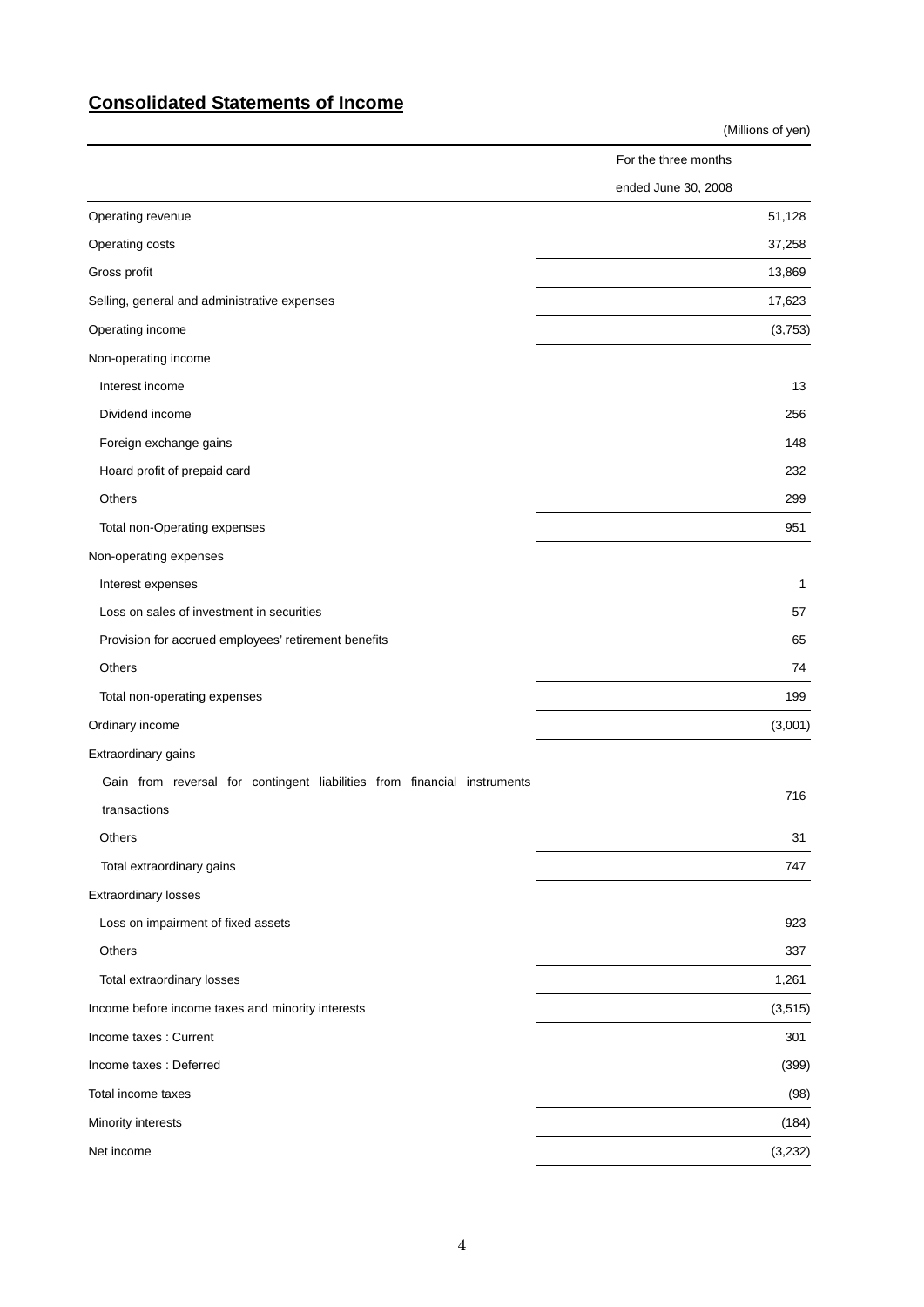# **Consolidated Statements of Cash Flows**

(Millions of yen)

|                                                                                    | For the three months |           |
|------------------------------------------------------------------------------------|----------------------|-----------|
|                                                                                    | ended June 30, 2008  |           |
| Cash flows from operating activities                                               |                      |           |
| Income before income taxes and minority interests                                  |                      | (3,515)   |
| Depreciation                                                                       |                      | 1,552     |
| Loss on impairment of fixed assets                                                 |                      | 923       |
| Amortization of goodwill                                                           |                      | 99        |
| Increase (decrease) in allowances and decrease (increase) in prepaid pension costs |                      | (3,068)   |
| Increase (decrease) in reserve for contingent financial products trading           |                      | (716)     |
| Interest and dividend income                                                       |                      | (685)     |
| Interest expenses                                                                  |                      | 396       |
| Decrease (increase) in accounts receivable                                         |                      | 6,606     |
| Decrease (increase) in inventories                                                 |                      | (2,603)   |
| Increase (decrease) in accounts payable                                            |                      | (2, 281)  |
| Increase (decrease) in deposits received of prepaid cards                          |                      | 978       |
| Decrease (increase) in venture capital investments                                 |                      | (1,077)   |
| Decrease (increase) in investments related to financial services                   |                      | (9,481)   |
| Decrease (increase) in liabilities related to financial services                   |                      | (257)     |
| Decrease (increase) in cash segregated as deposits related to securities business  |                      | (3,086)   |
| Decrease (increase) in trading assets related to securities business               |                      | (405)     |
| Decrease (increase) in unsettled trade receivables related to securities business  |                      | (2,618)   |
| Decrease (Increase) in receivables related to margin transaction                   |                      | 1,114     |
| Increase (decrease) in trading liabilities related to securities business          |                      | (1,065)   |
| Increase (decrease) in payables related to margin transactions                     |                      | 4,416     |
| Increase (decrease) in deposits received and guarantee deposits received from      |                      |           |
| customers related to securities business                                           |                      | 2,560     |
| Others, net                                                                        |                      | (2,486)   |
| Subtotal                                                                           |                      | (14, 701) |
| Interest and dividends income received                                             |                      | 736       |
| Interest expenses paid                                                             |                      | (302)     |
| Income taxes paid                                                                  |                      | (3,745)   |
| Net cash provided by (used in) operating activities                                |                      | (18, 013) |
| Cash flows from investing activities                                               |                      |           |
| Increase (decrease) in time deposit, net                                           |                      | 461       |
| Net proceeds from sales and purchases of marketable securities                     |                      | 977       |
| Purchase of property and equipment                                                 |                      | (1,571)   |
| Purchases of intangible assets                                                     |                      | (2,041)   |
| Purchases of investments in securities                                             |                      | (4, 596)  |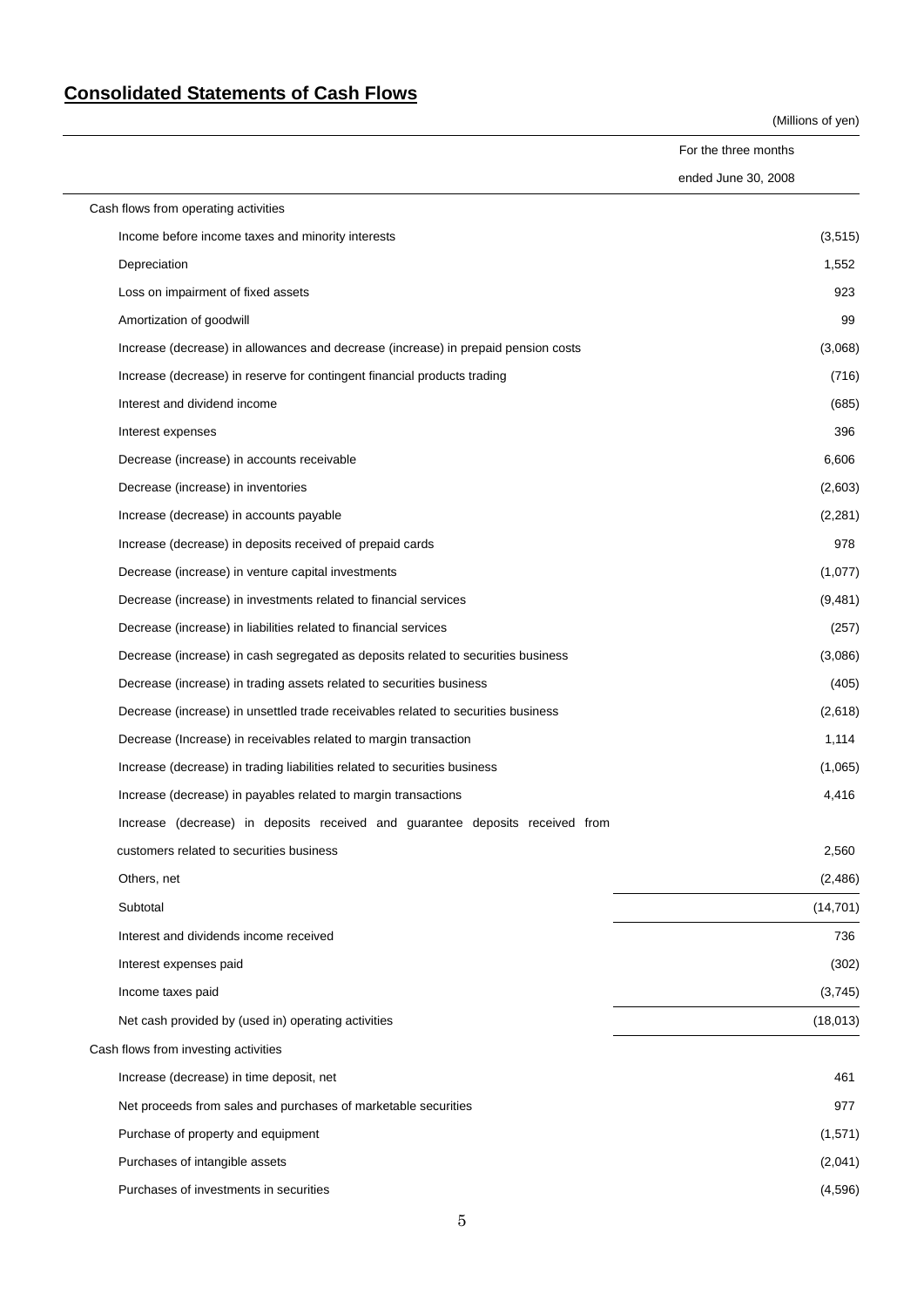| Proceeds from sales of investments in securities             | 4,953    |
|--------------------------------------------------------------|----------|
| Others, net                                                  | (9)      |
| Net cash provided by (used in) investing activities          | (1,827)  |
| Cash flows from financing activities                         |          |
| Increase (decrease) in short-term bank loans, net            | 5,500    |
| Cash dividends paid                                          | (1,261)  |
| Others, net                                                  | 208      |
| Net cash provided by (used in) financing activities          | 4,447    |
| Effect of exchange rate changes on cash and cash equivalents | 93       |
| Net increase (decrease) in cash and cash equivalents         | (15,300) |
| Cash and cash equivalents, at beginning                      | 59,200   |
| Cash and cash equivalents, at end                            | 43,900   |